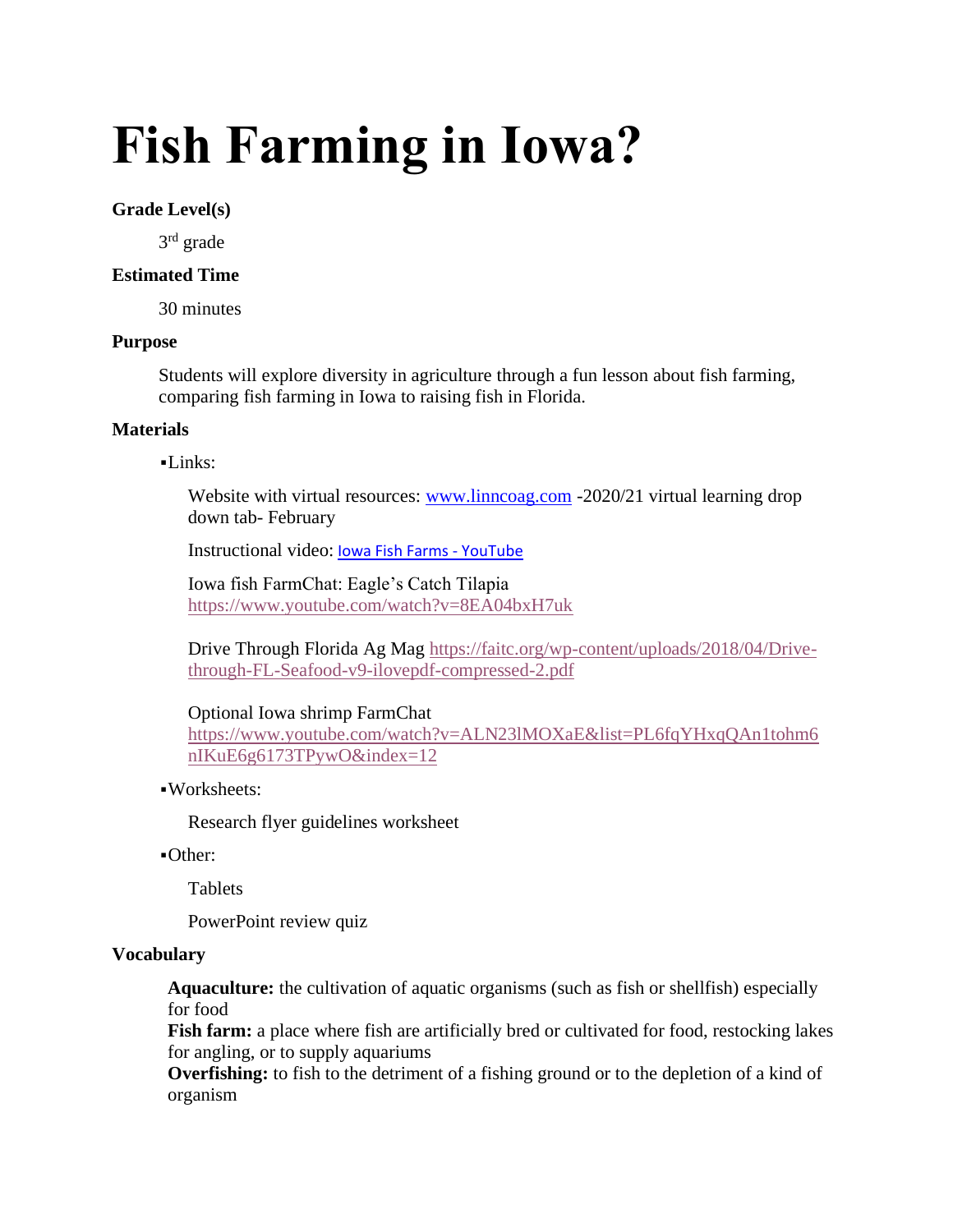**Seafood:** shellfish and sea fish served as food

**Sustainability:** relating to, or being a method of harvesting or using a resource so that the resource is not depleted or permanently damaged

**Wild-caught:** taken from the wild rather than being bred from domestic stock

## **Interest Approach – Engagement**

Watch the Iowa Fish FarmChat<https://www.youtube.com/watch?v=8EA04bxH7uk>

- What kind of fish was Eagle's Catch raising?
- How did they care for the fish?
- Where do they sell the fish once they are market size?
- What other fun facts did you learn from the video?

## **Background - Agricultural Connections**

Did You Know? (Ag Facts)

- Shrimp is the #1 consumed seafood in the United States. Canned tuna and salmon are second and third.
- In the United States the term *seafood* refers to all edible aquatic life and can include both salt-water and fresh-water species.
- Seafood is a nutrient-dense source of dietary protein that is relatively low in calories and saturated fat compared to some other protein sources.
- USDA's MyPlate dietary guidelines recommend two servings of seafood per week.

**Seafood** (fish and shellfish) are a nutrient-dense source of dietary protein. Compared to other sources of protein, seafood is low in calories and saturated fat and rich in key nutrients including zinc, magnesium, phosphorous, potassium, and vitamins A, B12, and D. Seafood is also a primary food source of omega-3 fatty acids, EPA, and DHA.<sup>3</sup> The American Heart Association and the Dietary Guidelines for Americans recommends eating two, 3.5 ounce servings of fish per week. $4$ 

The seafood we purchase at retail markets can come from a variety of sources. **Aquaculture** is the farming of aquatic organisms such as fish, **crustaceans**, **mollusks**, and aquatic plants. **Fish-farming** can involve raising fish commercially in tanks or other man-made enclosures such as ponds or concrete fish runs. These farms manage their water (flow, oxygen levels, etc.) and the growth of fish from the fertilization of eggs until harvest. Other fish farms follow similar principles, but use a cage system in a natural water source such as a lake or ocean. These farms use the same water and habitat as wild fish, but keep their fish in separate enclosures. Regardless of the

type of system, it is considered a *farm* if humans manage the breeding, feeding, and growth of the fish. In the United States, trout and catfish are the most commonly farmed fish species. World-wide, the seafood most commonly farmed are shrimp and salmon.<sup>5</sup>

Some of the seafood we eat is supplied through fishing. This seafood is usually labeled as **wild-caught** and is harvested using nets, trawls, or other devices. Wild harvest commercial fishermen work closely with government agencies to help ensure that wild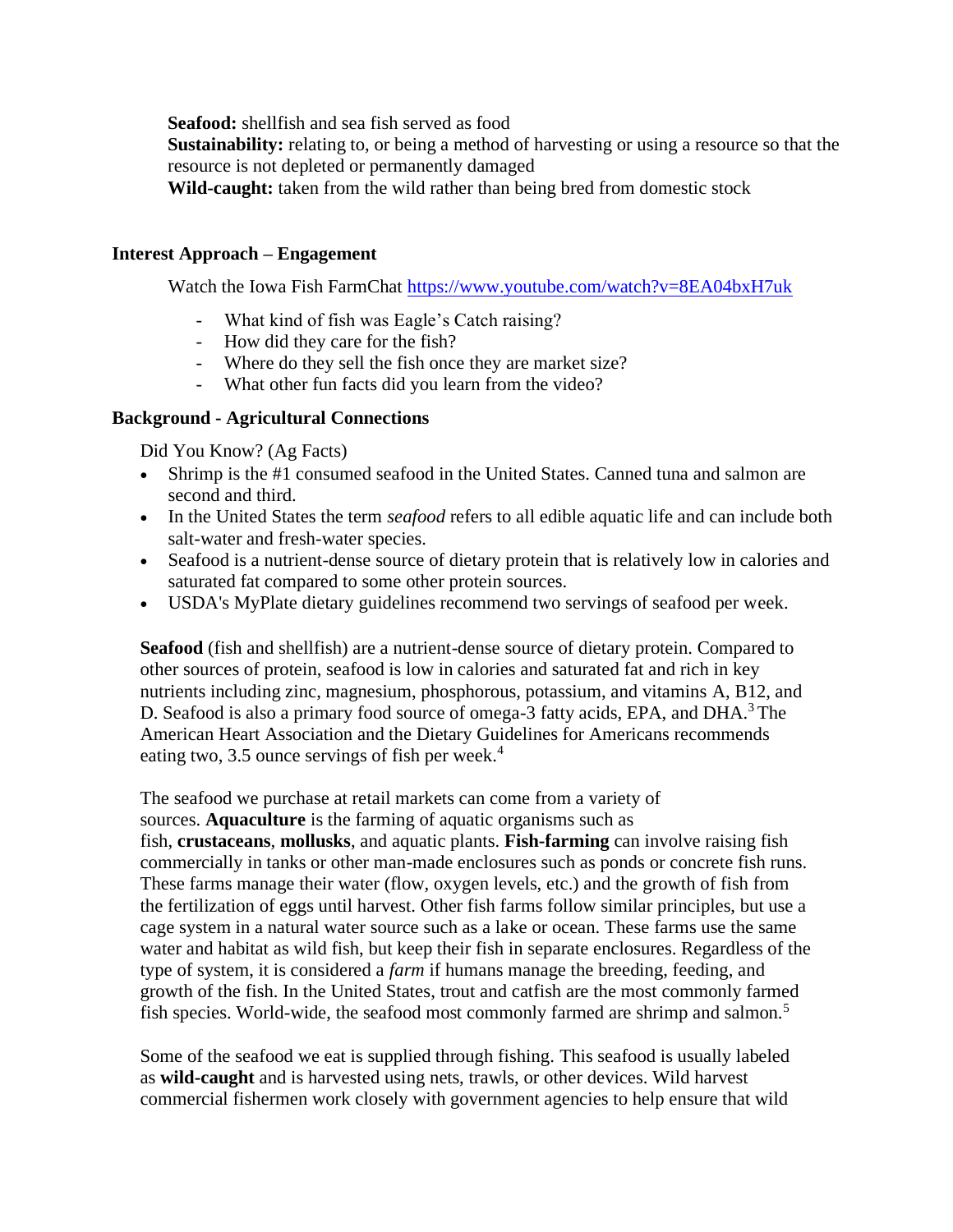stocks are not **overfished** in US waters. The National Marine Fisheries Service identifies areas considered essential to living marine resources and regulates the use of these areas so that the habitats remain healthy, sustainable, and productive. Although many waters are managed through quotas on the number of fish that can be caught and restrictions on the size of fish that can be harvested, the breeding, feeding, and growth of the fish are not managed by humans in any way.

Many species of fish and shellfish can be raised on farms or caught from the wild. The dietary value of fish resulting from both (farmed or wild-caught) production methods is equal. In addition to a dietary comparison, a look at the environmental impacts of each system is critical to maintaining the long-term **sustainability** of fish farming and wildcaught fisheries. It is estimated that wild-caught fisheries have reached their maximum sustainable yield, while the world's appetite for seafood is growing.<sup>6</sup>

One solution to this challenge is the aquaculture industry, which can satisfy the growing demand for seafood in an environmentally friendly and sustainable manner. US aquaculture operations raise fish such as trout, tilapia, barramundi, and cobia that can replace more familiar species on menus yet still meet customers' wants and needs. Other farms are raising traditional marine species such as cod, flounder, and halibut. The availability of these species from farms allows consumers to access their favorite seafood while wild fish stocks recover.

## **Procedures**

- 1. Watch the instructional video- link provided above.
- 2. Instruct the students individually or as a group to spend some time reading the "Drive Through Florida Ag Mag" [https://faitc.org/wp-content/uploads/2018/04/Drive-through-](https://faitc.org/wp-content/uploads/2018/04/Drive-through-FL-Seafood-v9-ilovepdf-compressed-2.pdf)[FL-Seafood-v9-ilovepdf-compressed-2.pdf](https://faitc.org/wp-content/uploads/2018/04/Drive-through-FL-Seafood-v9-ilovepdf-compressed-2.pdf)
- 3. Pass out the mini-poster guidelines worksheet.
	- Create a mini poster showcasing what you learned from the Iowa FarmChat and Florida Ag Mag. Be sure to answer the following questions:
		- A. What is fish farming?
		- B. Describe one type of fish farm
		- C. 1-2 fun facts
		- D. Choose a seafood of choice; draw a picture and explain the route from water to plate.
- 4. PowerPoint review game: Instruct the students to hold up their answers using the shapes corresponding with their answer of choice. Shapes provided in the kit or online. Quiz answers are in the PowerPoint.

#### **Organization Affiliation**

Lesson adapted from NATIC Overfishing and aquaculture lesson.

Morgan Hibbs, Linn County Farm Bureau

#### **Agriculture Literacy Outcomes**

T2.3-5.e Understand the concept of stewardship and identify ways farmers/ranchers care for soil, water, plants and animals.